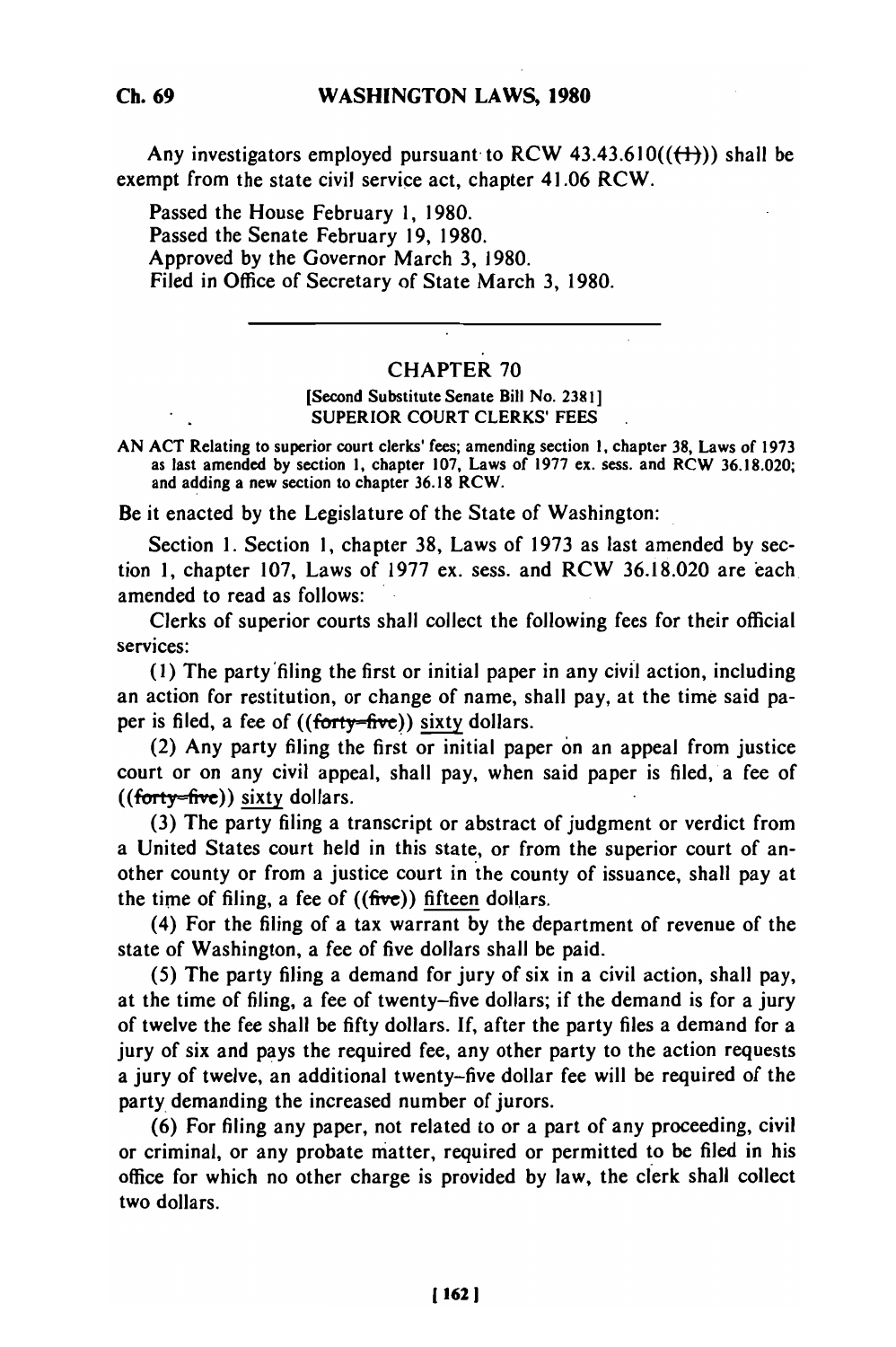(7) **For** preparing, transcribing or certifying any instrument on file or of record in his office, with or without seal, for the first page or portion thereof, a fee of two dollars, and for each additional page or portion thereof, a fee of one dollar. For authenticating or exemplifying any instrument, a fee of one dollar for each additional seal affixed.

(8) For executing a certificate, with or without a seal, a fee of two dollars shall be charged.

(9) For  $((\text{the filing of an}))$  each garnishee defendant named in an affidavit for garnishment and for each writ of attachment, a fee of five dollars shall be charged.

(10) For approving a bond, including justification thereon, in other than civil actions and probate proceedings, a fee of two dollars shall be charged.

(11) In probate proceedings, the party instituting such proceedings, shall pay at the time of filing the first paper therein, a fee of  $(($ forty-five)) sixty dollars: PROVIDED, HOWEVER, A fee of two dollars shall be charged for filing a will only, when no probate of the will is contemplated.

(12) For filing any petition to contest a will admitted to probate or a petition to admit a will which has been rejected, there shall be paid a fee of ((forty-five)) sixty dollars.

**(13)** For the issuance of each certificate of qualification and each certified copy of letters of administration, letters testamentary or letters of guardianship there shall be a fee of two dollars.

(14) For the preparation of a passport application there shall be a fee of  $((three))$  four dollars.

**(15)** For searching records for which a written report is issued there shall be a fee of eight dollars per hour.

**(16)** Upon conviction or plea of guilty or upon failure to prosecute his appeal from a lower court as provided **by** law, a defendant in a criminal case shall be'liable for a fee of ((thirty-two)) **sixty** dollars.

 $((\{+6\}))$  (17) With the exception of demands for jury hereafter made and garnishments hereafter issued, civil actions and probate proceedings filed prior to midnight, July **1, 1972,** shall be completed and governed **by** the fee schedule in effect as of January **1, 1972:** PROVIDED, That no fee shall be assessed if an order of dismissal on the clerk's record be filed as provided **by** rule of the supreme court.

 $((\langle +2\rangle)$ ) (18) No fee shall be collected when a petition for relinquishment of parental rights is filed pursuant to RCW **26.36.010.**

**NEW** SECTION. Sec. 2. There is added to chapter **36.18** RCW a new section to read as follows:

An amount equal to two dollars of each filing fee paid pursuant to RCW **36.18.020 (1),** (2), **(11),** and **(12),** as now or hereafter amended, shall be allocated to the payment of costs associated with the judicial information system. The county treasurer shall transmit such payment each month to the state treasurer for deposit in the judicial information system account